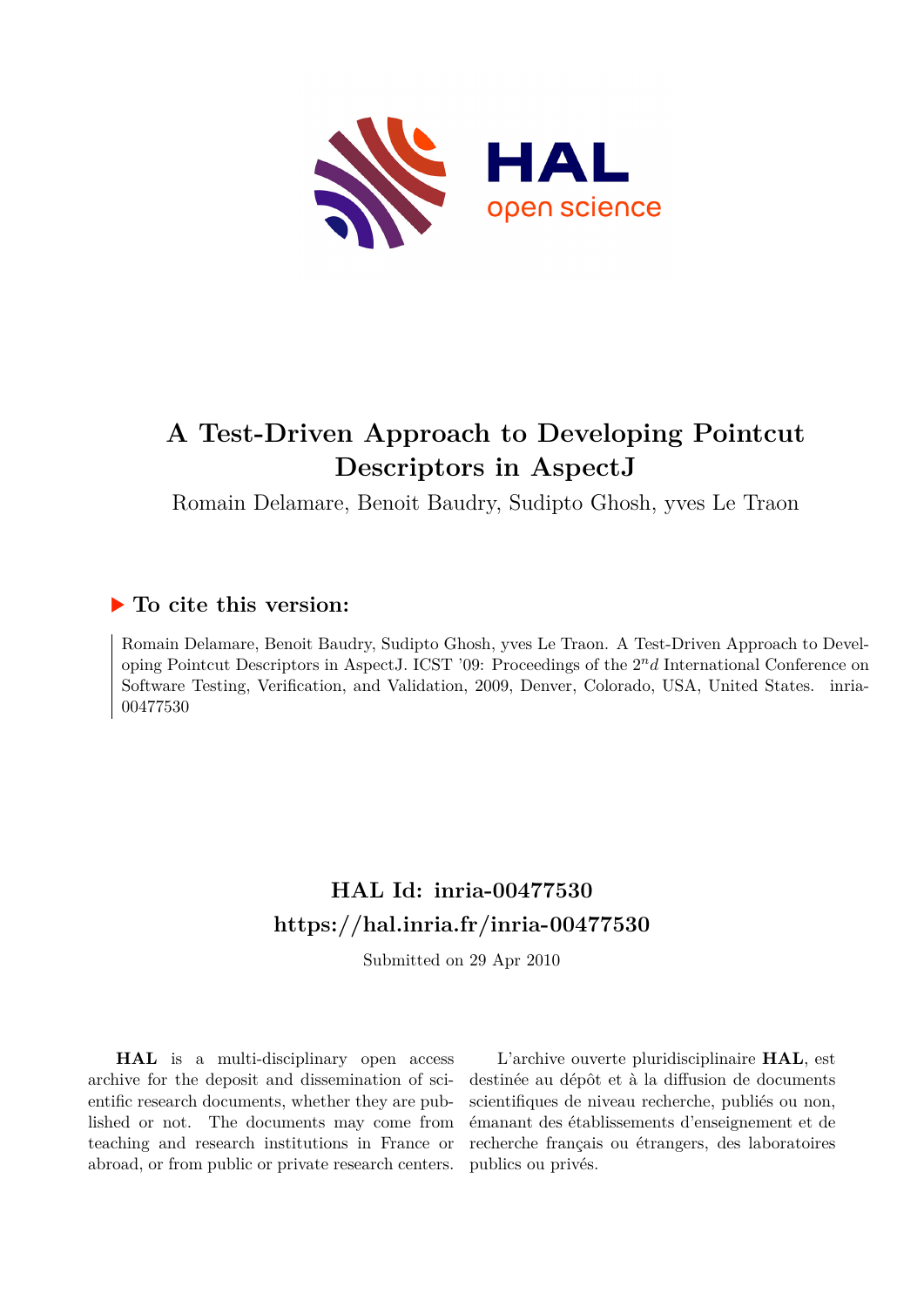### A Test-Driven Approach to Developing Pointcut Descriptors in Aspect.

Romain Delamare, Benoit Baudry *IRISA / INRIA Rennes* {*romain.delamare,benoit.baudry*}*@irisa.fr*

Sudipto Ghosh *Colorado State University ghosh@cs.colostate.edu*

Yves Le Traon *IT-Telecom Bretagne yves.letraon@telecom-bretagne.eu*

#### Abstract

*Aspect-oriented programming (AOP) languages introduce new constructs that can lead to new types of faults, which must be targeted by testing techniques. In particular, AOP languages such as AspectJ use a pointcut descriptor (PCD) that provides a convenient way to declaratively specify a set of joinpoints in the program where the aspect should be woven. However, a major difficulty when testing that the PCD matches the intended set of joinpoints is the lack of precise specification for this set other than the PCD itself.*

*In this paper, we propose a test-driven approach for the development and validation of the PCD. We developed a tool, AdviceTracer, which enriches the JUnit API with new types of assertions that can be used to specify the expected joinpoints. In order to validate our approach, we also developed a mutation tool that systematically injects faults into PCDs. Using these two tools, we perform experiments to validate that our approach can be applied for specifying expected joinpoints and for detecting faults in the PCD.*

*Keywords: Aspect-oriented programming, joinpoints, pointcut descriptors, mutation analysis, testdriven development, testing tool*

#### 1. Introduction

With the emergence of the aspect-oriented programming (AOP) paradigm, the testing community must adapt existing testing techniques or develop new ones for systems developed using this paradigm. When implementing a program with aspects, the core concerns are implemented in a base program and the crosscutting concerns are implemented in aspects. An aspect is composed of two main parts: (1) an advice that implements the behavior of the cross-cutting concern, and (2) the pointcut descriptor (PCD) that designates a set of joinpoints in the base program where the advice should be woven.

A number of researchers have studied the new types of faults that can be introduced by AOP and should, thus, be targeted by testing techniques. These works identify new faults that can occur in the interactions between the base program and the aspect, in the advice, or in the PCD. This last category of faults is specific to aspect-oriented languages since they introduce new constructs to define the PCD. As observed by Ferrari et al. [6], the PCD is the place that is the most fault-prone in an aspect.

The consequence of an incorrect PCD is that the advice is woven in unexpected places or is not woven where it is expected. This is known as the fragile pointcut problem in AOP [8, 13]. In turn, this introduces faults in the program resulting from aspect weaving. Moreover, when aspect-oriented programs evolve, there is a well-known risk that the PCD may match unintended joinpoints. This is known as the evolution paradox issue in AOP [14].

A major challenge to detecting faults in the PCD is that a PCD is an abstract declaration of a set of joinpoints and there is no other specification of the set of joinpoints that it should match. To cope with this lack of specification, we propose a test-driven approach to developing the PCDs, where the tests can be used to validate that the joinpoints matched by the PCD are the intended ones. The approach requires the creation of test cases that specify the intended and unintended join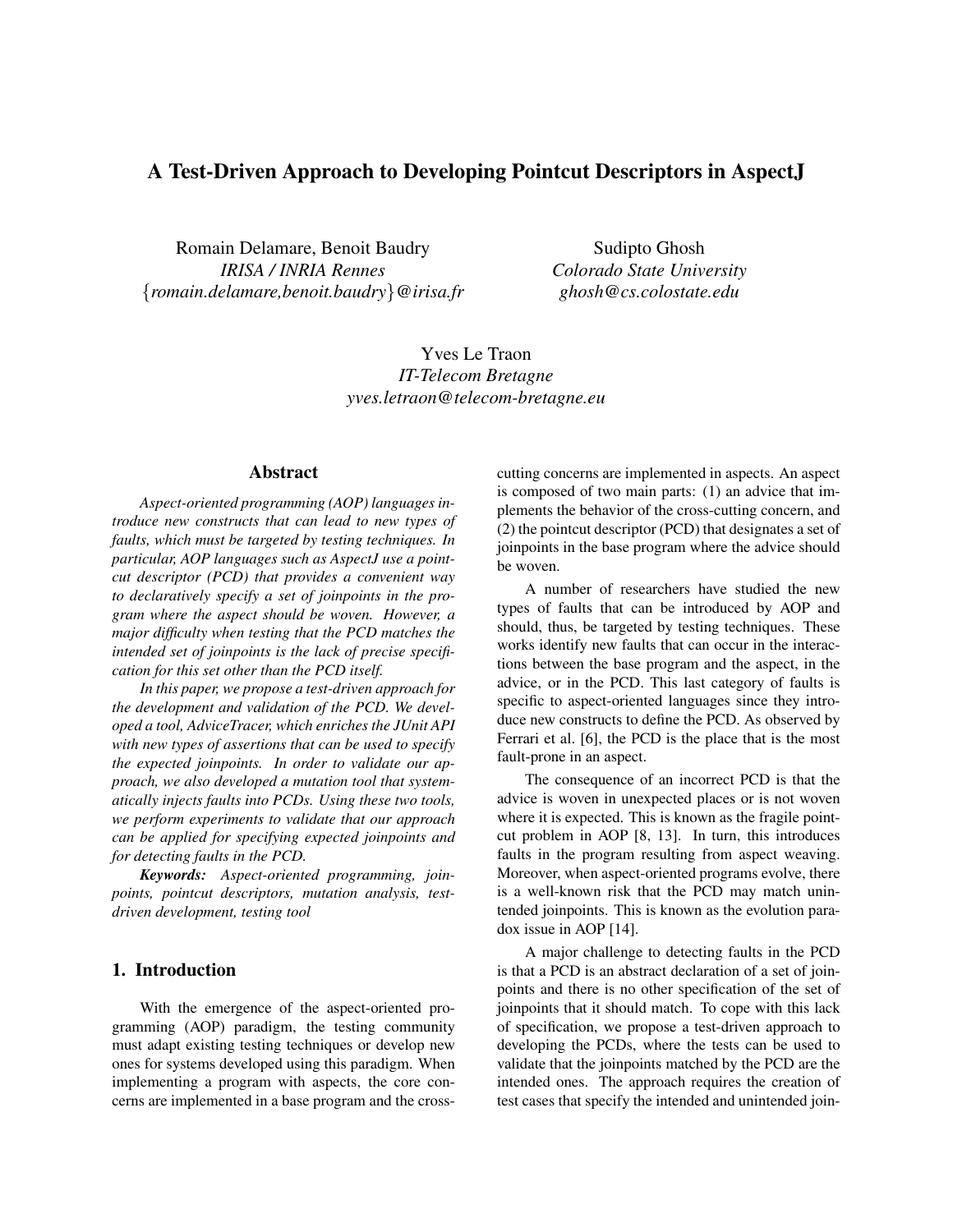points. These test cases should not pass before aspect weaving and should pass after weaving if the correct set of joinpoints is matched by the PCD.

In order to write these test cases, we need to build an oracle that checks that an advice is woven at a particular point in the program. Currently, using AspectJ and JUnit, we can only build oracles that check whether an advice has executed correctly at a specific place in the base program. This is not satisfactory for us because, if such a test case fails, it is not possible to determine if this happened because the advice was not woven (the fault we are looking for) or because the advice does not behave as expected. In order to have more precise oracles for our test-driven approach, we implemented a tool called AdviceTracer that can be used with JUnit. AdviceTracer can determine at runtime which advice (defined in a particular aspect) is executed and at which place in the base program. This information can then be used to build oracles that specifically target the presence or absence of an advice, and do not just check if the advice executes correctly.

We also developed a mutation tool, called AjMutator, that systematically injects faults into the PCD and checks if a set of test cases is able to detect these faults. The faults are based on the model proposed by Ferrari et al. [6]. We performed experiments to evaluate the effectiveness of the test cases written using AdviceTracer in terms of their ability to detect faults introduced by AjMutator in the PCD. We used Tetris and an auction application as examples. Tetris has three aspects and the auction system has two. For each of these systems, we developed test cases that specify the intended joinpoints and generated mutants for the PCDs in the aspects. We observed that the test cases are able to detect different types of faults. We also measured the effort required to create the test cases that detected these faults.

Section 2 discusses the main issues encountered when testing a PCD. Section 3 presents the Advice-Tracer tool and Section 4 presents the AjMutator tool. Section 5 describes our case studies. Section 6 discusses related research. We present our conclusions in Section 7.

#### 2. Testing Pointcut Descriptors

When testing a PCD, we look for four kinds of faults, as defined by Lemos *et al.* [9]. Figure 1 illustrates them using a set abstraction. The lined set corresponds to the intended joinpoints and the grey set corresponds to the joinpoints actually matched by the PCD. An fault in the PCD can produce (1) both unintended and neglected joinpoints, (2) only neglected joinpoints, or (3) only unintended joinpoints. A PCD with a type



**Figure 1. The four types of PCD faults**

(1) fault can match intended joinpoints (1.a) or not (1.b).

In order to detect these faults we need an alternate way to specify the set of intended joinpoints. In this paper, we propose a test-driven approach for PCD development. In test-driven approaches, the test cases are the specification of the program [3]. Thus, in our approach the test cases specify the set of joinpoints that are expected to be matched by the PCD.

Our solution provides a specification of the PCD. Now, it is possible to check for inconsistencies between the PCD and this specification. A difference between the sets of intended and matched joinpoints reveals a fault. Another advantage of a test-driven approach is that it provides test suites for regression testing in the early stages of development. Thus, it becomes possible to check that no unexpected changes were introduced both during the development and the evolution of the program.

A key issue for such a test-driven approach is the lack of support for oracles that precisely specify the presence or absence of a joinpoint. In the current state of AspectJ, to test that a joinpoint was matched by the PCD at a specific place of the system, a test case needs to check that the behavior implemented by the joinpoint executes correctly at this place.

For example, let us consider the aspect in Listing 1. The expression

**pointcut** deleteLines(): **execution** (\* AspectTetris.deleteLines())

is a PCD that will match all the executions of all deleteLines() methods, irrespective of their return type. The advice declared in the body of the expression,

**after**() : deleteLines() {...}

is woven after each joinpoint matched by the PCD.

Suppose that we need to write a test case that specifies that the advice is expected to be woven each time deleteLines() of the AspectTetris class is executed. Using JUnit, one would write a test case such as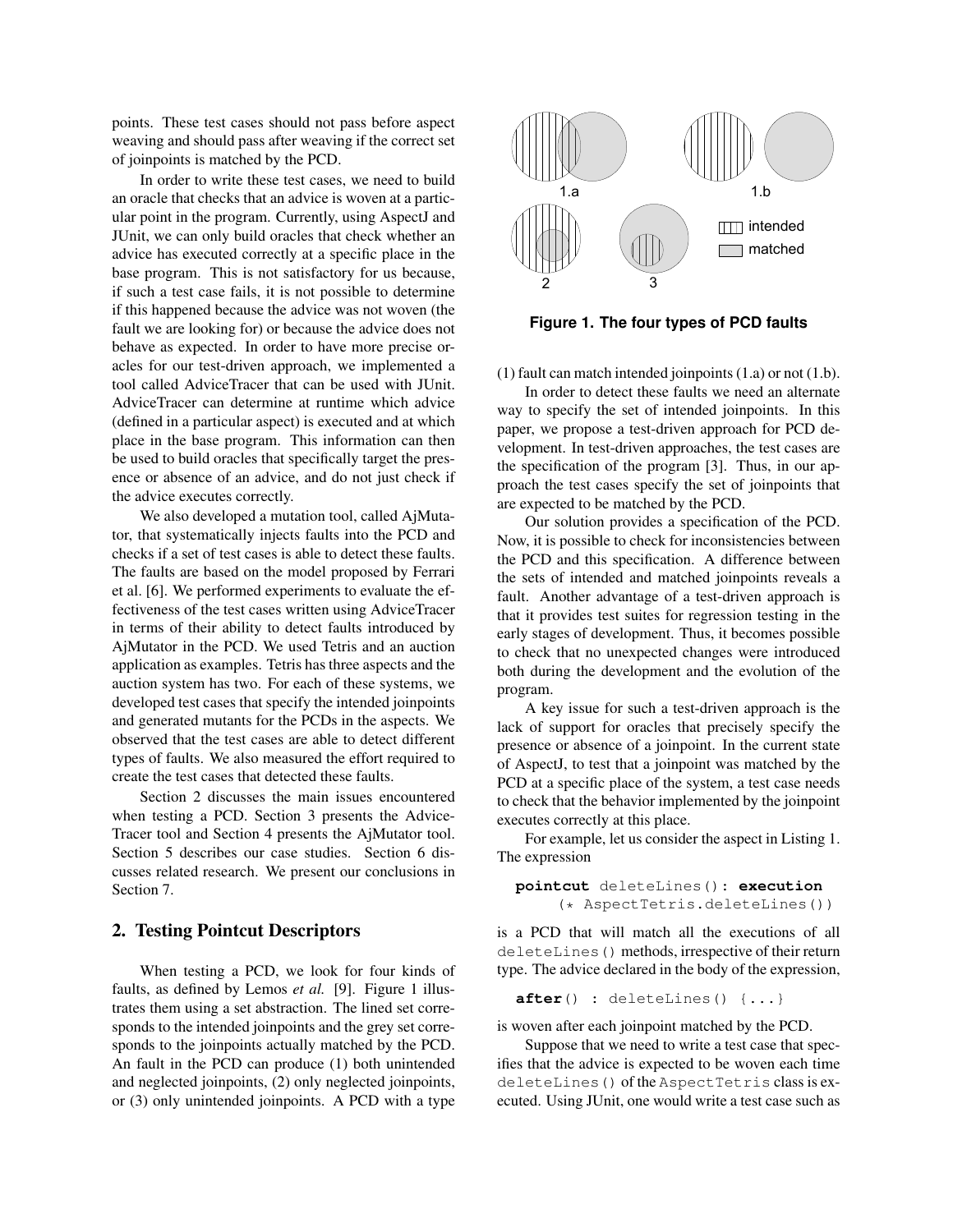```
1 public aspect Counter {
2 pointcut deleteLines() :
3 execution(* AspectTetris.deleteLines())
         ;
4
5 protected int currentLines;
6 protected int totalLines;
7
8 @AdviceName("deleteLines")
9 after() : deleteLines() {
10 totalLines += currentLines;
11 if(currentLines != 0)
12 System.out.println("Deleted "
13 + currentLines
14 + "
lines
(Total:
"
15 + totalLines + ").");
16 }
17 \t3
```
**Listing 1. An aspect example extracted from the Tetris system**

testdL() shown in Listing 2. However, testdL() is not precise enough to specify a joinpoint. The first problem is that if this test case fails, it is not possible to conclude that the failure is caused by a fault in the PCD:

- If  $+=$  is replaced by  $=$  in the advice of aspect Counter, testdL() will fail, but not because of a fault in the PCD.
- If  $\star$  is replaced by int in the PCD, testdL() will fail again, this time because of a fault in the PCD.

The second problem is that testdL() will not detect all the faults in the PCD. For example, in Listing 1, if the PCD is replaced by execution  $(*$ AspectTetris. $*()$ ), testdL() will pass even though there is a fault in the PCD. This fault is of type 3 as defined in Figure 1, which means that the expected joinpoints are matched, but the PCD also matches unintended joinpoints. To detect that fault, we need to write test cases that specify that no advice should be woven in some places of the code. However, this is not possible to do with test cases such as testdL(). These test cases do not explicitly mention the presence or absence of an advice; they just implicitly assume the presence of an advice. Not allowing explicit mention of an advice is a limitation of JUnit-based unit testing.

In order to experiment with a test-driven approach for PCD validation and overcome the limitations of JUnit, we developed a tool called AdviceTracer. This tool enables us to define an oracle for test cases that explicitly specify the presence or absence of an advice at a specific place in the program.

```
1 public class TestCounter {
      2 @Test
3 public void testdL() {
          4 AspectTetris tetris = new
               AspectTetris();
5 tetris.startTetris();<br>6 tetris.deleteLines();
          tetris.deleteLines();
7 assertEquals(tetris.totalLines, 1);
8 }
\overline{Q}
```
**Listing 2. A JUnit test class for the Counter aspect**

```
1 public class C {
      2 public void m1() { ... }
3 public void m2() {
         4 ...
5 m1();
\begin{matrix} 6 & 1 \\ 7 & 1 \end{matrix}\overline{ }
```
**Listing 3. A Java class example**

#### 3. AdviceTracer

The AdviceTracer tool [4] allows a programmer to write test cases that focus on checking whether or not a joinpoint has been matched by the PCD. More precisely, AdviceTracer is used to specify an oracle that expects the presence or absence of an advice at a particular point in the base program. Test cases can specify the PCD without executing the behavior of the advice.

#### 3.1. Illustrative example

Listings 3, 4 and 5 illustrate the use of Advice-Tracer. Listing 3 shows a Java class C with two methods m1 and m2; m2 calls m1. Listing 4 shows an Aspect A, in which an annotation has been added in order to name the advice, A1. The advice is woven before the executions of m1 which are in the control flow of m2.

Listing 5 shows two test cases that specify the set of expected joinpoints. In a textual form the specification of the expected joinpoints can be expressed as "the advice A1 should be executed only before the executions of m1 in the control flow of m2". This means that we must specify that the advice A1 is expected when m2 calls m1, and also that it should not be executed when m1 is executed outside the control flow of m2. In a testdriven approach, we need two test cases to specify this.

• test1() specifies that no advices should be executed (line 8) when only m1 is called (line 7). Thus, the test case will pass only if weaving an aspect (here aspect A) does not introduce the exe-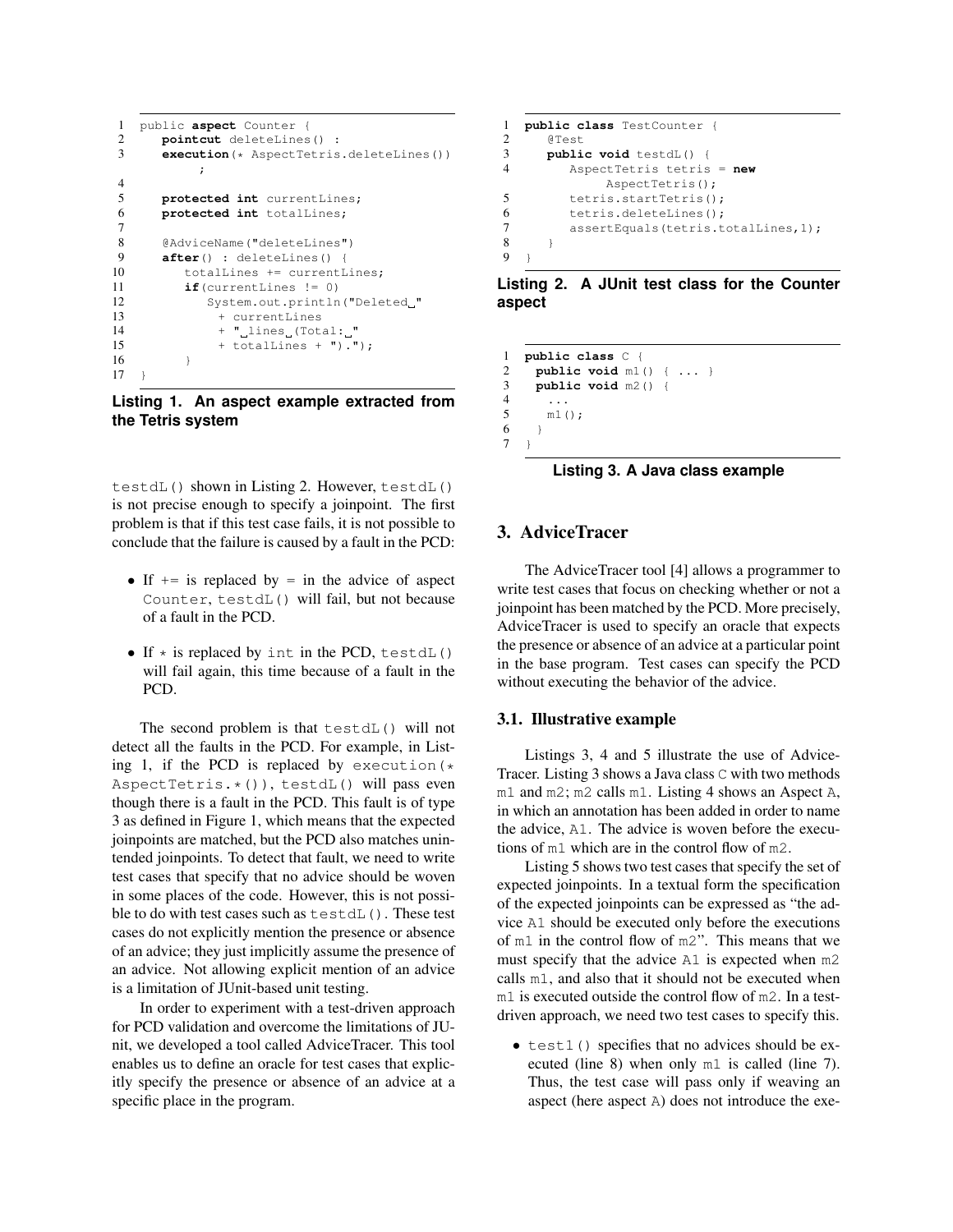```
1 public Aspect A {
2 @AdviceName("A1")
3 before(): execution(void C.m1())
       4 && cflow(execution(void C.m2())) {
5 ...
6 }
7
```
**Listing 4. An AspectJ aspect example**

```
1 public class Test {
2 @Test
3 public void test1() {
4 C c = new C();
5 addTracedAdvice("A1");
6 setAdviceTracerOn();
7 c.m1();
8 setAdviceTracerOff();
9 assertAdviceExecutionsEquals(0);
10 \rightarrow11
12 @Test
13 public void test2() {
14 C c = new C();
15 addTracedAdvice("A1");
16 setAdviceTracerOn();
17 c.m2();
18 setAdviceTracerOff();
19 assertAdviceExecutionsEquals(1);
20 assertExecutedAdviceAtJoinpoint ("A1", "C
           .m1:2");
21 \quad \}
```
#### **Listing 5. A JUnit test class illustrating how to use AdviceTracer**

cution of an advice when executing m1. The test case will fail if a joinpoint of m1 is matched by the advice (unintended joinpoint).

• test2() calls m2 and then specifies (at lines 19- 20) that advice A1 should be executed from a joinpoint at line 2 of C, within m1. So if the test case passes, we know that the advice was executed within the context of execution of m1.

If the PCD of Listing 4 is replaced by **execution** (**void** C.m1()), then test1() fails because the advice is executed in this test scenario. If the pointcut is replaced by execution (void  $C.m2()$ ), then test2() fails although the advice is executed because it is woven within m2 instead of m1.

This example also illustrates how AdviceTracer can handle dynamic PCDs. The PCD of Listing 4 is dynamic: it matches the execution of m1 in the control flow of m2. This kind of PCD can only be resolved at runtime. To specify this PCD we first execute m1 outside the control flow of m2 and check that the advice was not executed (test1 of Listing 5), and then we

execute m1 in the control flow of m2 and check that the advice was executed at the correct joinpoint (test2 of Listing 5).

AdviceTracer makes it possible to specify the expected joinpoints in order to check that there are no neglected joinpoints. In such an approach, there must be test cases that specify every place in the base program that should be matched by each PCD.

As shown in test1, it is also possible to write test cases that specify unintended joinpoints. In Section 5.3, we present a strategy to reduce the effort required to write test cases.

#### 3.2. Primitive methods of AdviceTracer

The above two test cases illustrate how the primitive methods of AdviceTracer are used. These primitives are of three distinct types: those that start or stop AdviceTracer, those that configure the traced advices, and those that define assertions to specify the oracle.

3.2.1. Starting AdviceTracer. To start tracing, AdviceTracer must be set on by calling the static method setAdviceTracerOn(). It should be called before calling a method where an advice is expected (or not expected) to be woven. The static method setAdviceTracerOff() stops tracing. Between setAdviceTracerOn() and setAdviceTracerOff(), AdviceTracer stores information about which advices (identified by their name) were executed and where they were executed.

3.2.2. Restricting the traced advices. Using Advice-Tracer each test can specify the advices to be traced. If a test case does not specify any advice, then all the advices are traced. On lines 5 and 15 of Listing 5, the method addTracedAdvice is called. It adds the advice as a parameter to the collection of traced advices. Another method, setTracedAdvices, specifies a collection of advices to be traced. In listing 5, test1 specifies the absence of the advice A1 and test2 specifies the presence of the advice A1.

The test cases test1 and test2 are said to be *modular* because they specify a set of joinpoints where a specific advice must or must not be woven. A test case is not modular when it is not specific to a particular advice; it passes as long as an advice is woven (or no advice is woven) instead of passing when a specific advice is woven (or when a specific advice is not woven). Restricting the traced advices improves the modularity of the test cases.

The benefit of modular test cases is that they are less affected by removal or addition of advices in the aspects. They are only affected by changes made in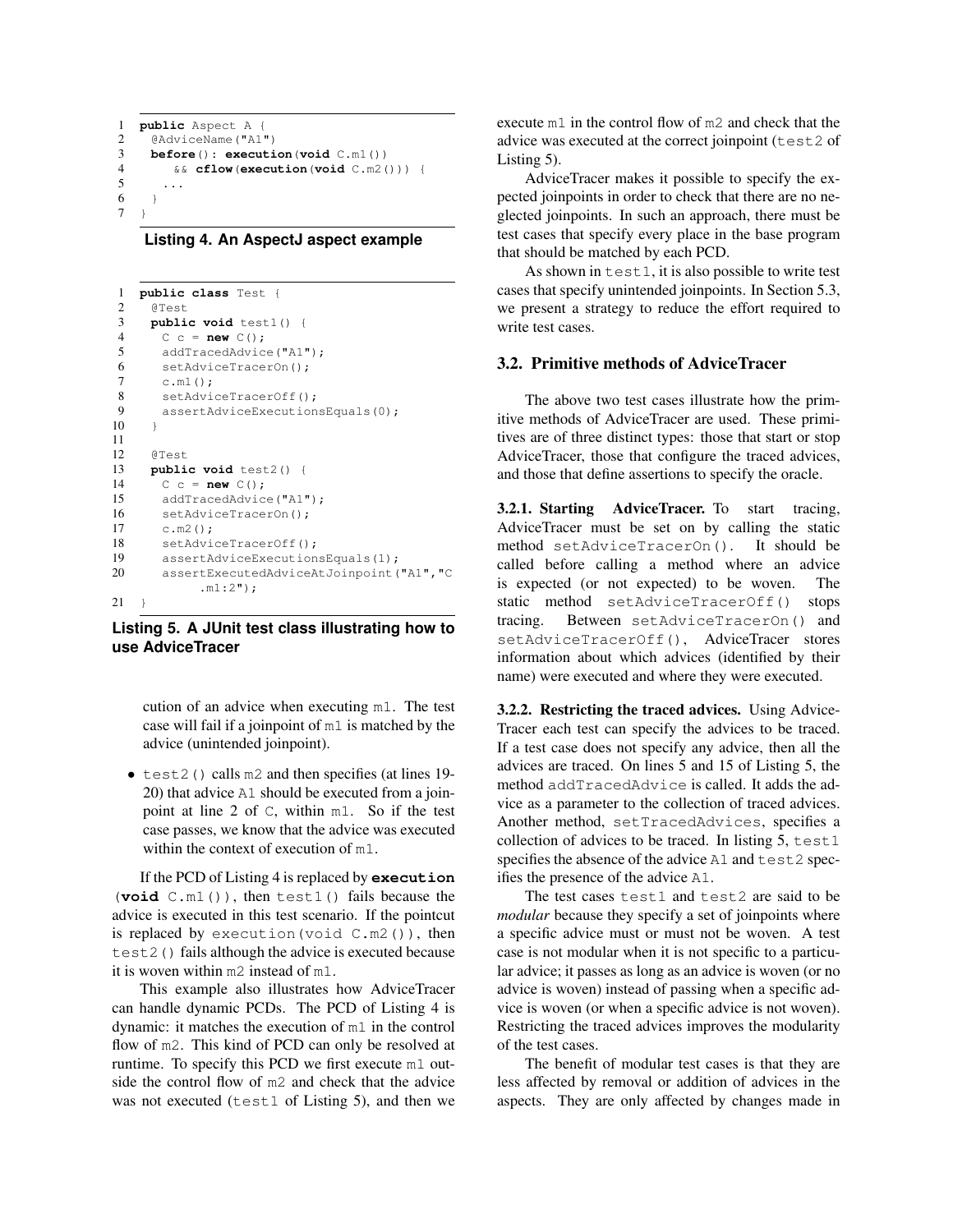the PCDs of the advices they trace. For instance, if a new advice is woven within  $C.m1$ , then the test cases of Listing 5 will still pass because they only consider advice A1.

If the PCD changes, the test case needs to be updated. If the base program changes, we may also need to add more test cases.

3.2.3. Assertions provided by AdviceTracer. AdviceTracer provides three new assertions that are extensions of JUnit assertions.

- assertAdviceExecutionEquals(int n) : Passes if *n* executions of some advices occur, fails otherwise.
- assertExecutedAdvice(String advice) : Passes if the advice, whose name is passed as the parameter, was executed, fails otherwise.

#### assertExecutedAdviceAtJoinpoint(String advice,

String joinpoint) : Passes if the specified advice was executed at the specified joinpoint, fails otherwise. The format of the joinpoint parameter is: className.methodName:lineNumber where lineNumber refers to the line where the joinpoint is expected.

#### 3.3. Implementation of AdviceTracer

AdviceTracer provides an API consisting of the primitive methods described above and contains an aspect, implemented using AspectJ. The advice in this aspect retrieves the name of the advice that is being traced and the location of the joinpoint that triggered the advice execution. This information is stored in a TraceElement object, which is a pair of strings, one for the advice (e.g., A1) and one for the joinpoint (e.g.,  $C.m1:2$ ). The string for the advice is its name, specified with the @AdviceName annotation. The string for the joinpoint is built with the qualified name of the method and the line number where it is located (separated by the ':' character).

The advice is woven before each joinpoint matched by all the aspects under test (i.e. before each execution of an advice). The PCD in the AdviceTracer aspect is "**adviceexecution**()&& ! **within**(AdviceTracer)". This PCD matches the execution of all the tested advices and not Advice-Tracer's own advice.

All the TraceElement objects are stored in a list that can be retrieved in each test case by calling a static method (getExecutedAdvices). This list is reset each time AdviceTracer is set on, and thus it only contains the TraceElement objects corresponding to the advice execution that were traced be-



**Figure 2. The PCD mutation process**



**Figure 3. The mutant evaluation process**

tween the last calls to setAdviceTracerOn and setAdviceTracerOff.

#### 4. Mutation Tool

To validate AdviceTracer, we implemented a mutation tool for PCDs in AspectJ, called AjMutator. This tool is able to automatically insert faults in PCDs to change the set of matched joinpoints. AjMutator inserts seven different types of faults based on seven mutation operators, all defined by Ferrari *et al.* [6].

PCCE : Pointcut changing by switching execution/ call PCDs. The PCCE operator replaces a call PCD by an execution PCD or vice versa. It changes the context where the advice is woven (with a call PCD, the advice is woven where the method is called, with an execution PCD, the advice is woven in the method). It produces both neglected and unintended joinpoints – type (1) fault.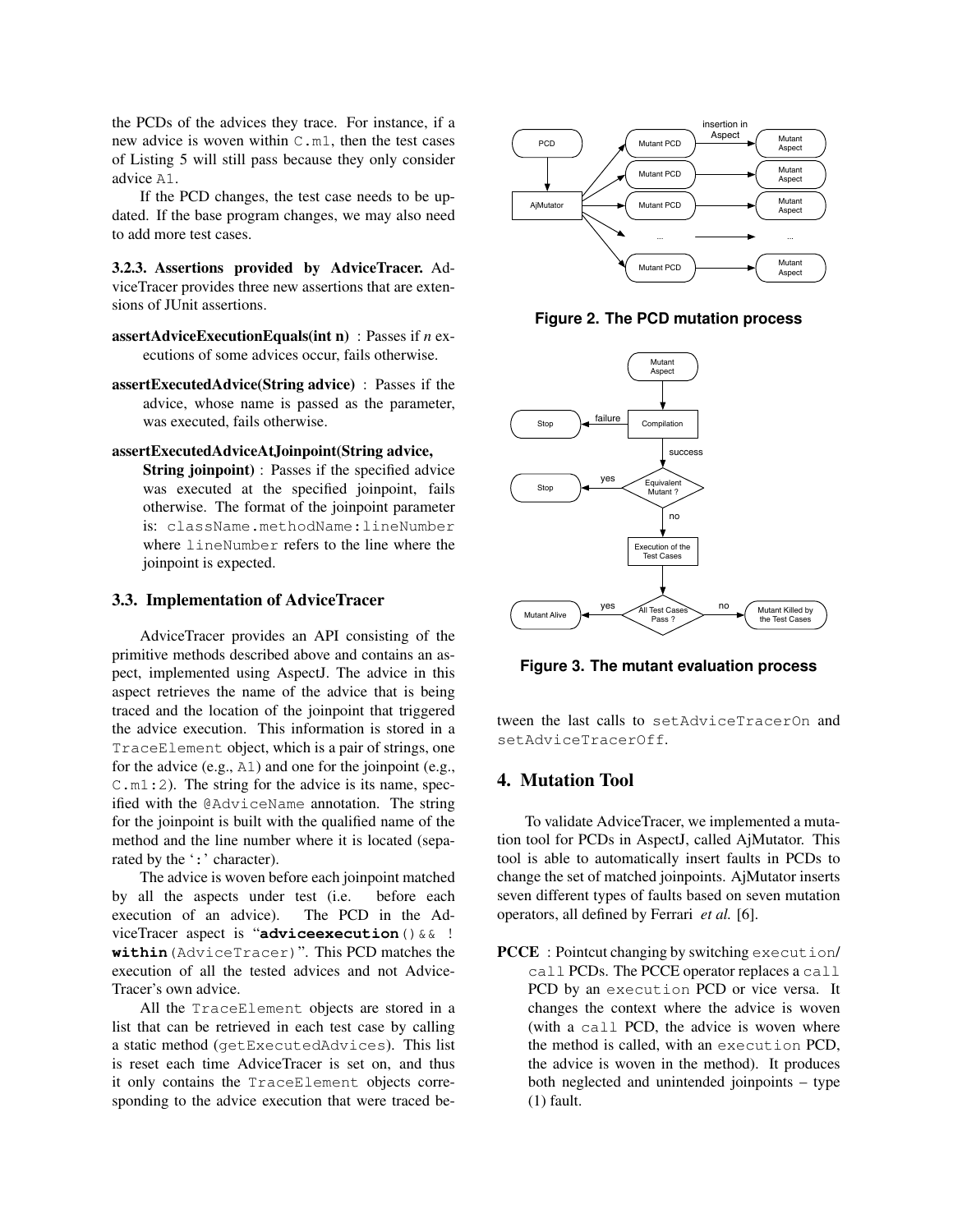- PCGS : Pointcut changing by switching get/ set PCDs: The PCGS operator replaces a set PCD by a get PCD or vice versa. It produces both neglected and unintended joinpoints.
- **PCLO**: Pointcut changing by changing logical operators. This operator replaces a conjunction ('&&') by a disjunction  $(|$ ]) or the contrary. It produces type (3) and type (2) faults, respectively.
- PCTT : Pointcut changing by switching this/ target PCDs. The PCTT operator replaces a this PCD by a target PCD. It produces type (1) faults.
- POEC : Pointcut weakening or strengthening by changing exception throwing clauses. The POEC operator adds, removes or changes the throwing clauses in the PCDs that specify a method. It produces neglected and/or unintended joinpoints.
- POPL : Pointcut weakening or strengthening by changing parameter lists. The POPL operator adds, removes or changes the parameters in the PCDs that specify a method or a constructor. It produces neglected and/or unintended joinpoints.
- PWIW : Pointcut weakening by inserting wildcards into the PCD. The PWIW operator replaces an identifier in the PCD by a wildcard (\*\*'). It weakens the PCD (i.e., it becomes more general) and only produces unintended joinpoints – type (3) fault of Figure 1.

Figure 2 shows the mutation process using AjMutator. AjMutator takes a PCD as input and successively applies different operators to the PCD. Each operator can produce several mutants from a single PCD. In order to run the mutation analysis, these mutant PCDs are then inserted into the aspect to replace the original PCD. One mutant aspect is generated for each mutant PCD.

Figure 3 shows the mutation analysis process. First, the mutant is compiled. If the compilation fails, then the mutant is discarded. For example, the PCLO operator can generate mutants that do not compile. For instance, in the NewBlocks aspect of the *tetris* example, the following PCD is used:

#### **pointcut** getBlock(**int** type) : **call** (**int**[][] Blocks.getBlock(**int**)) && **args**(type);

The expression args(type) specifies that the argument of the method is bound to the parameter of the pointcut  $(type)$ . Replacing the conjunction by a disjunction results in an inconsistent binding and is reported as an error by the AspectJ compiler.

| Table T. Metrics for Auction and Tetris |         |          |              |  |  |  |
|-----------------------------------------|---------|----------|--------------|--|--|--|
|                                         |         |          | # Test Cases |  |  |  |
| <b>System</b>                           | # Class | # Method | (Intended/   |  |  |  |
|                                         |         |          | Unintended)  |  |  |  |
| Auction                                 | 41      | 177      | 16(5/11)     |  |  |  |
| Tetris                                  |         | 28       | 41 (14/27)   |  |  |  |

**Table 1. Metrics for Auction and Tetris**

The second step of the process checks for *equivalent mutants* and removes them from the set of mutants to kill. A mutant PCD,  $p'$ , is equivalent to the initial PCD,  $p$ , with respect to the base program, BP, if  $p'$ matches exactly the same set of joinpoints as p in BP. The AspectJ compiler, AJDT, provides the API to obtain information on the set of joinpoints matched by p and  $p'$ . Then, by comparing these two sets, it is possible to determine if the PCDs are equivalent. Thus, in our case, the detection of equivalent mutants can be automated.

After the set of valid mutants is selected, the test cases are executed with the mutant aspect in the third step of the process. If at least one test case fails, then the mutant is considered "killed", otherwise it is "alive". Thus, unlike classical mutation analysis, a mutant is killed not based on the difference between the behavior of the initial and the mutant program. Instead, we use the oracle of the test cases to kill the mutants. This difference is because of the different goals for mutation analysis. Mutation analysis is generally used to validate the quality of test data, for which the oracle might not be available. In our case, mutation analysis serves a different purpose: it aims at validating the quality of the oracle in test cases that specify intended joinpoints.

#### 5. Evaluation

We evaluated our approach on two AspectJ systems. For each one we wrote test cases for specifying the different PCDs defined in the aspects. Then we used our mutation tool to insert faults in the PCDs and we checked whether the test cases written with Advice-Tracer can detect the introduced faults.

The *auction* example is an implementation of an online auction system where users can buy or sell items. This system was developed by the Triskell research group at IRISA. The *Reserve* aspect allows the user to add an optional and secret reserve price. If the reserve price is not reached at the end of the auction, then the sale is canceled. The *AltBid* aspect modifies the way that the price is calculated using the second highest bid.

The *tetris* example is an implementation of the classic video game that was developed by Gustav Ev-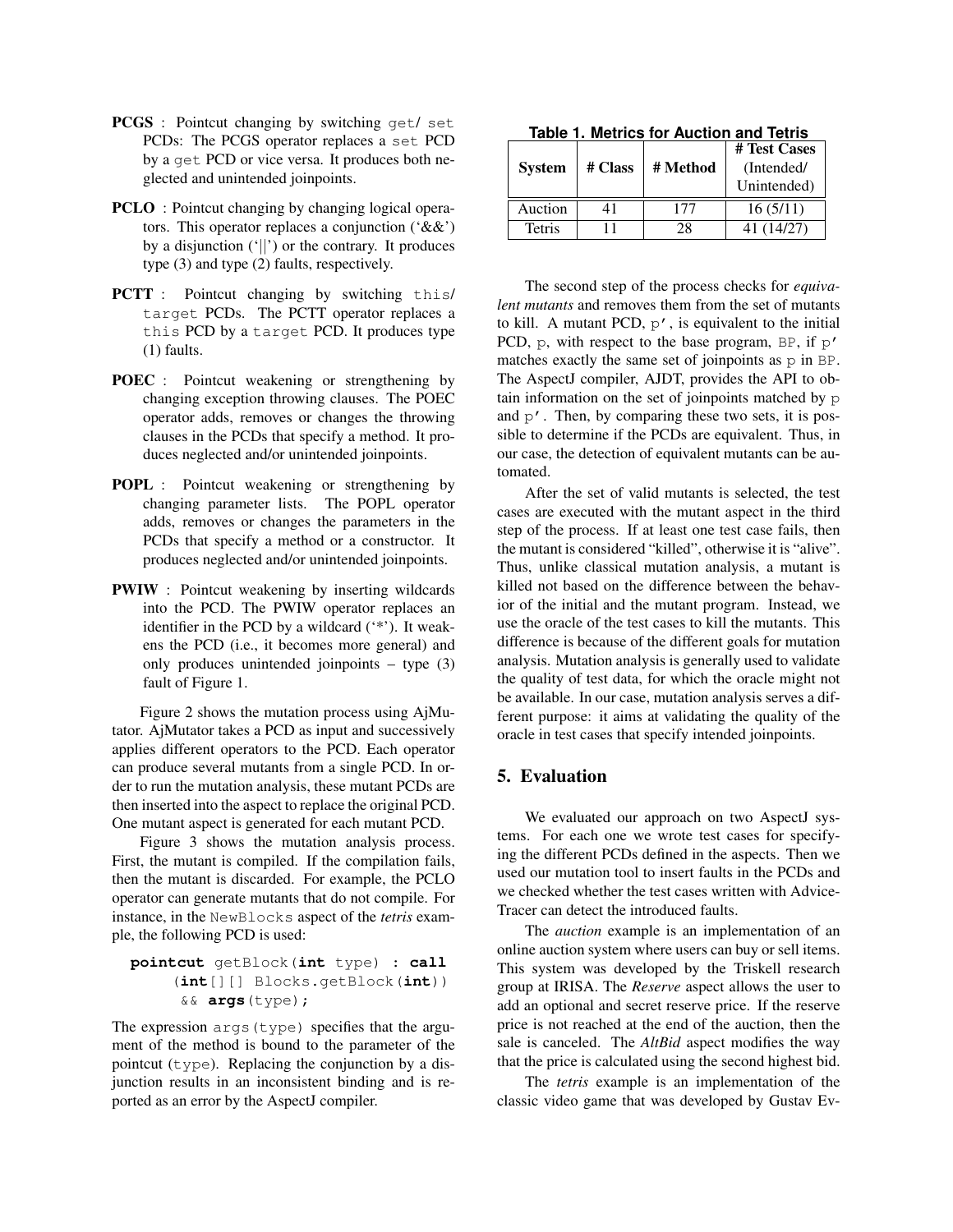| <b>Mutants</b>   | Non-Eq         |    | %    |  |  |  |  |
|------------------|----------------|----|------|--|--|--|--|
|                  | <b>Auction</b> |    |      |  |  |  |  |
| Reserve          |                |    |      |  |  |  |  |
| 31               | 10             | 10 | 100% |  |  |  |  |
| AltBid           |                |    |      |  |  |  |  |
| 64               | 13             | 13 | 100% |  |  |  |  |
| <b>Tetris</b>    |                |    |      |  |  |  |  |
| <b>NewBlocks</b> |                |    |      |  |  |  |  |
| 72               |                | 7  | 100% |  |  |  |  |
| Counters         |                |    |      |  |  |  |  |
| 51               | 15             | 15 | 100% |  |  |  |  |
| Levels           |                |    |      |  |  |  |  |
| 66               | 12             | 12 | 100% |  |  |  |  |

**Table 2. Mutation scores for PCDs in Tetris and Auction**

**Table 3. Results for Auction with only the test cases for the intended joinpoints**

| <b>Mutants</b> | Non-Eq | <b>Killed</b> |       |  |  |
|----------------|--------|---------------|-------|--|--|
| Reserve        |        |               |       |  |  |
|                | 13     |               | 92.3% |  |  |
| AltBid         |        |               |       |  |  |
|                | 10     |               | 80%   |  |  |

ertsson [5]. The *NewBlocks* aspect adds new kinds of blocks to the game. The *Counters* aspect counts the deleted lines and prints them on the game layout. The *Levels* aspect adds a level system to the game: each time a certain number of lines are deleted, the level is increased and the blocks fall faster.

Table 1 shows relevant metrics of the two systems. The *auction* example has 41 classes and 177 methods, and 16 test cases were written to specify the PCDs (5 test cases to specify the intended joinpoints and 11 to specify the unintended joinpoints). The *tetris* example has 11 classes and 28 methods, and 41 test cases were written to specify the PCDs (14 test cases to specify the intended joinpoints and 27 to specify the unintended joinpoints).

#### 5.1. Results for Mutation Analysis

The operators described in 4 were used to generate mutants. 359 number of mutants were produced, out of which 75 were non-compilable. Out of the remaining 284 mutants, 57 were non-equivalents mutants.

The PWIW operator produced the most mutants (224), but 214 of them are equivalent (only 10 nonequivalent mutants). In most cases, the wildcard introduced by the operator does not allow the selection of more joinpoints. For instance, if **call**( **void** AspectTetris.deleteLines()) is replaced by **call**(**void** \*.deleteLines()), the mutant is equivalent as there is no other class than AspectTetris which has a method called deleteLines that takes no parameter.

Table 2 shows the results of our evaluation. For each aspect, it shows the number of mutants, the number of non-equivalent mutants, and the number of mutants killed.

In the *Auction* system, 31 mutants were produced for the *Reserve* aspect, and 10 of them are nonequivalent. 64 mutants were produced for the *AltBid* aspect, with 13 non-equivalent mutants. All the nonequivalent mutants were killed by the test cases.

Int *Tetris*, 72 mutants were produced for the *New-Blocks* aspect, with 7 non-equivalent mutants. 51 mutants were produced for the *Counters* aspect, with 15 non-equivalent mutants. For the *Levels* aspect, 66 mutants were produced, and 12 of them were nonequivalents. All the non-equivalent mutants were killed by the test cases.

These results show that test cases written using AdviceTracer are actually able to detect faults in the PCD, and thus such test cases can specify PCDs in a testdriven approach.

Table 3 shows the results of the mutation analysis with only the test cases for the intended joinpoints. The results for *Tetris* are the same as in Table 2, which means that the test cases for the intended joinpoints can kill all the mutants of *Tetris*. For the *Reserve* aspect, 92.3% of the mutants are killed, and for the *AltBid*, 80% of the mutants are killed.

The 3 mutants that are not killed were generated by the PWIW operator. This operator only produces mutants with unintended joinpoints, so usually mutants generated by this operator cannot be detected by test cases for intended joinpoints.

These results allow one to find a tradeoff between the testing effort and the level of confidence in the PCD. Writing only the test cases for intended joinpoints is usually a limited effort and this can guarantee that the PCD matches at least these joinpoints. Of course, to validate that the PCD matches only those joinpoints, it is necessary to write more test cases. In section 5.3 we discuss a strategy to reduce the cost of generation of these test cases.

#### 5.2. Evaluation of the AdviceTracer Framework

In section 2 we explained why JUnit was not well adapted for a test-driven development of PCDs. Here,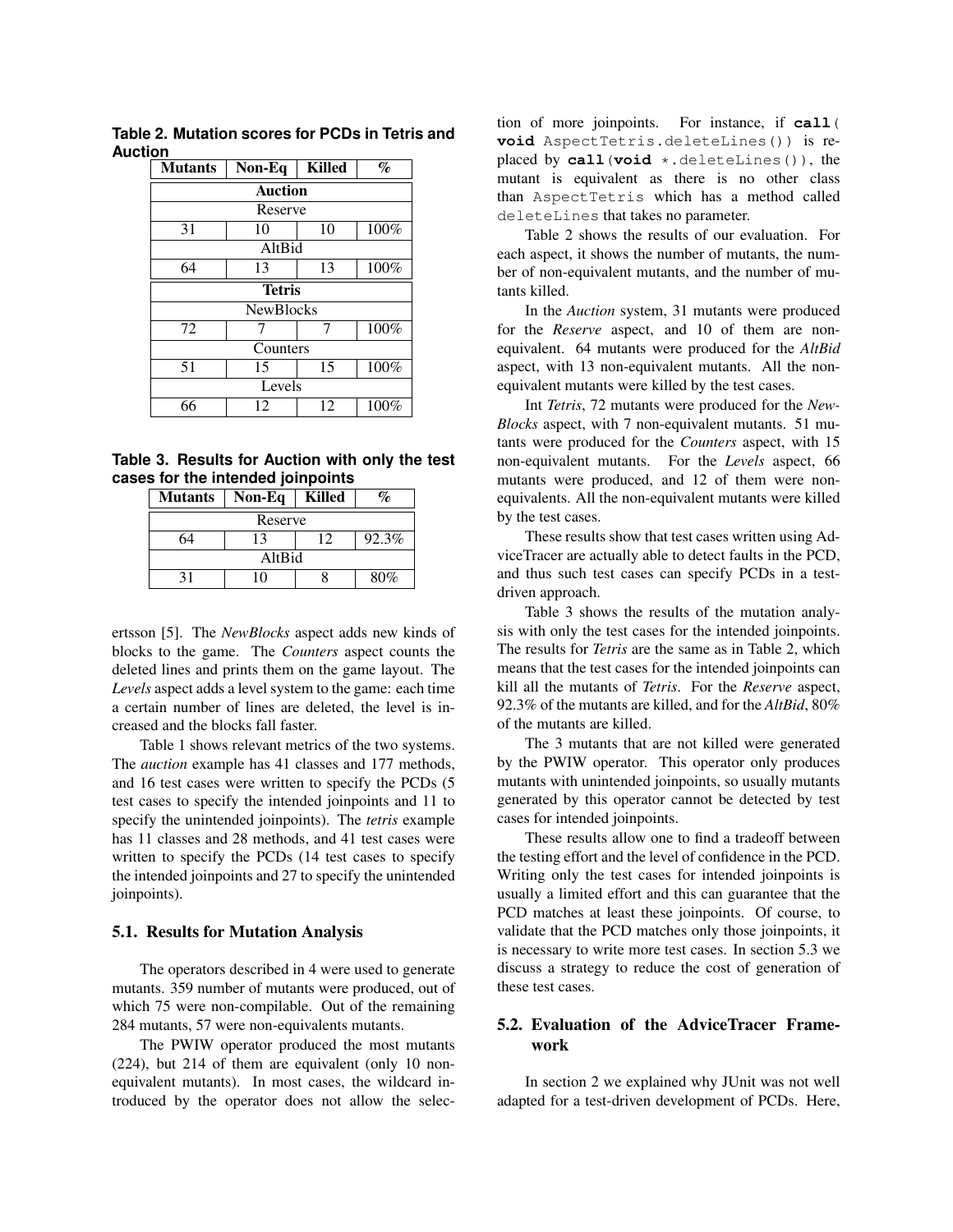we discuss how AdviceTracer is actually better suited for the development of test cases that specify expected joinpoints.

Consider the aspect Counter shown in Listing 1. With AdviceTracer, we can specify the expected set of joinpoints with testdL1() and testdL2() shown in Listing 6. These test cases capture the intent of the specification more precisely than testdL() of Listing 2.

AdviceTracer can make precise oracles that specifically target the PCDs. There are three points that make test cases made with AdviceTracer more precise than regular JUnit test cases:

- Test cases written with AdviceTracer do not fail because of a fault in the advice. If, on line 10 of Listing  $1, +=$  is replaced by =, testdL1 and testdL2 pass but testdL does not.
- Test cases written with AdviceTracer make fault localization easier. If testdL1 fails, we know there is a fault in the PCD that produced a neglected joinpoint. If testdL2 fails, we know there is a fault in the PCD that produced an unintended joinpoint. If testdL fails, we only know that there is a fault, most likely localized in the PCD or in the advice.
- Test cases written with AdviceTracer are more modular. The success of testdL1 and testdL2 only depends on one PCD, changes made on other aspects do not affect them. New aspect, or changes within the advice A1 could change the result of testdL, even if the PCD is unchanged.

### 5.3. Strategy for specifying the unintended joinpoints

Unit test cases are well suited for the specification of intended joinpoints since they target single methods and intended joinpoints are defined at the level of a single method. However, unit test cases might not be as well adapted for the specification of unintended joinpoints. In that case, it is necessary to write unit test cases for each method where no joinpoint is expected. This can require a large number of unit test cases since for most PCDs, the number of intended joinpoints is small.

We need a strategy for specifying the unintended joinpoints that can save time and drastically reduce the number of required test cases. Our strategy is to use system test cases for specifying unintended joinpoints. These test cases cover a greater part of the program,

```
1 public class TestCounter2 {
 2 @Test
 3 public void testdL1() {<br>4 AspectTetris tetris =
       AspectTetris tetris =
 5 new AspectTetris();
 6 tetris.startTetris();<br>7 addTracedAdvice("dele
       addTracedAdvice("deleteLines");
 8 setAdviceTracerOn();
 9 tetris.deleteLines();
10 setAdviceTracerOff();<br>11 assertAdviceExecution
       assertAdviceExecutionsEquals(1);
12 assertExecutedAdviceAtJoinpoint(
13 "deleteLines",
14 "AspectTetris.deleteLines:23");
15 \rightarrow16
17 @Test
18 public void testdL2() {
19 AspectTetris tetris =
20 new AspectTetris();
21 tetris.startTetris();
22 addTracedAdvice("deleteLines");<br>23 setAdviceTracerOn();
       setAdviceTracerOn();
24 tetris.gameOver();<br>25 setAdviceTracerOff
       setAdviceTracerOff();
26 assertAdviceExecutionsEquals(0);
27 }
28 }
```
**Listing 6. A JUnit test class for the Counter aspect**

thereby reaching a larger number of unintended joinpoints with less effort. However, system test cases might also cover intended joinpoints. In that case, the oracle needs to check that every executed advice corresponds to an intended joinpoint, otherwise the test case fails. This kind of test cases actually only specify unintended joinpoints. If there are neglected joinpoints and no unintended joinpoints, these test cases will pass. However, if advices are executed at unintended joinpoints by these test cases, then they fail.

This strategy reduce the cost of writing test cases for the unintended joinpoints. It allowed us to write only a few test cases specifying unintended joinpoints, 11 for *Auction* and 24 for *Tetris*.

#### 6. Related work

Ye *et al.* [19] tackle the issue of correctness of a PCD. They propose tools to assist developers in diagnosing faults and fixing PCDs. First, according to a PCD, they compute a set of joinpoints that are almost matched by this PCD. This means they compute the set of joinpoints that would be matched if the PCD was slightly different. That way, a developer who analyzes these joinpoints can check whether he/she expected one of these joinpoints to be matched. If this is the case,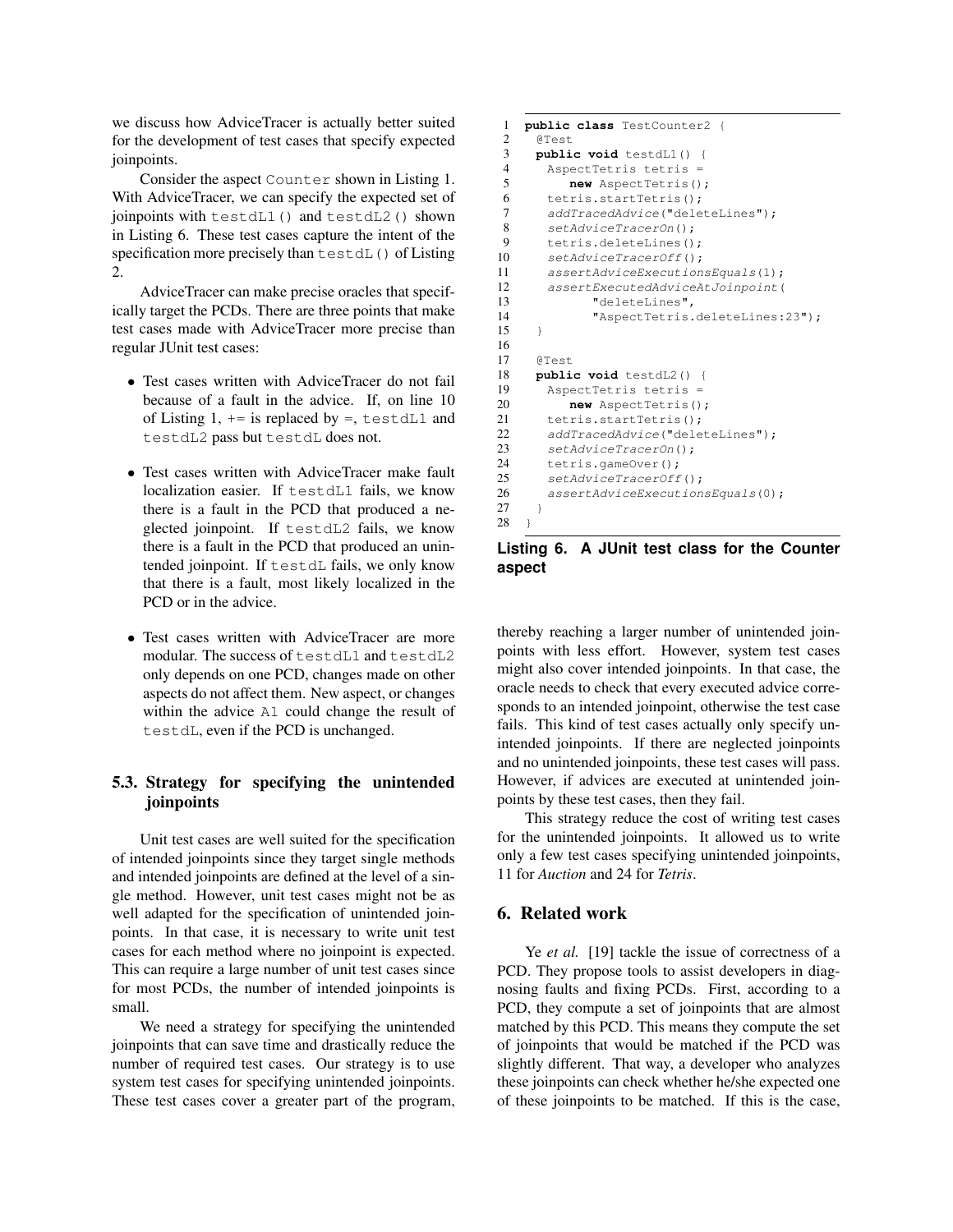then the PCD must be fixed. For this step, Ye *et al.* also propose a tool that can explain why a joinpoint is not matched by the PCD.

The solution proposed by Ye *et al.* to tackle the problem of faulty PCDs is thus different from our approach. Instead of specifying the set of expected joinpoints a priori, they provide assistance for manual inspection by the developer. The benefit of their approach is that it does not require additional work from the developer. In case the aspects evolve, with this approach the developer has to manually check all the PCDs to be sure that there are no regressions. With our approach the developer can run all the test cases again. If a new advice is added, new test cases must be added to check its PCD. If existing PCDs are modified, the test cases for that PCD must be changed. All the other test cases remain unchanged.

There exist several works related to mutation analysis in the context of AOP. McEachen *et al.* [11] and Baekken *et al.* [2] propose several fault models. These works analyze aspect-oriented languages and identify AOP-specific faults that can occur. In particular, Baekken *et al.* focus on different categories of faults that can occur in PCDs. Anbalagan *et al.* [1] also propose mutation analysis of the PCD. Like Ye *et al.*, they also associate a notion of similarity with the initial PCD to select a subset of the mutants and limit the cost of mutation analysis. Ferrari *et al.* [6] analyze the different faults models previously proposed for AOP and study how they map on to different languages for aspect-oriented programming.

Another work related to our approach is proposed by Sakurai *et al.* [12], who propose to describe pointcuts in unit test cases. Although this approach at first glance appears to be similar to our work, it is actually different. They propose a new language for pointcut description based on unit test cases. Here the test cases are not meant to validate a pointcut described as a regular expression. Instead, they are meant to replace the regular expression. This should allow PCDs to be more robust with respect to evolution. However, these PCDs can still be erroneous and the authors do not tackle the issue of the correctness of their PCDs.

Other work on testing aspect-oriented programs focus on other aspects of the testing activity. In particular, some works have focused on unit testing in AOP and regression testing when the base program or aspects evolve.

Xu *et al.* [18] tackle the issue of regression test selection for AOP. They extended a technique for Java introduced by Harrold *et al.* [7] to take aspects into account. Based on the comparison of the control-flow graphs for test cases on the program before and after

evolution, they identify the subset of test cases that must be executed for regression testing.

Xie *et al.* [15] focus on the automatic generation of test data for aspect-oriented programs. Their framework, called Aspectra, focuses on the validation of the behavior implemented in the advice. This tool leverages existing tools for automatic generation of test data for Java programs. A major issue of automatic test data generation is that the number of generated data can be large. To tackle this issue, Xie *et al.* [16] introduced a framework for detecting redundant unit tests in AspectJ programs. The proposed framework removes the test cases that do not exercise a new behavior.

Xu *et al.* [17] propose a model-based testing approach for AOP. The behaviors of the base program and the advices are modeled with statecharts. The authors merge these statecharts and generate test data to cover the paths in the composed statechart that correspond to interactions between the base program and the advice.

Lopes *et al.* [10] focus on unit-testing the advices. Their approach relies on JAML (Java Aspect Markup Language), an aspect language for Java where the advices are implemented in regular Java classes and the PCDs are described in XML. This allows advices to be called as regular methods, and thus to be unit-tested. They also provide JamlUnit, a JUnit extension to test JAML advices.

#### 7. Conclusions and Future Work

Pointcut descriptors in aspects are critical because they specify the locations where a cross-cutting concern should be woven in a program. However, as pointed out by several papers on AOP testing, these pointcut descriptors are fault-prone and should, thus, be tested. In this paper we identified two major issues related to testing PCDs: the lack of specification for intended joinpoints and the limitations of JUnit for explicitly asserting the presence or absence of an advice at a specific point in the program.

We proposed a test-driven approach for the development of PCDs. This approach allows us to tackle the issue of lack of specification; in our approach the test cases become the specification of the intended joinpoints. We also developed a tool called AdviceTracer that provides an API to testers so that they can define oracles that explicitly specify an expected joinpoint or the expected absence of a joinpoint.

AdviceTracer collects trace information that can also be used to debug aspect-oriented programs. Another possible way to use AdviceTracer is to assess change impact through dynamic analysis during the evolution of base program and the aspects.